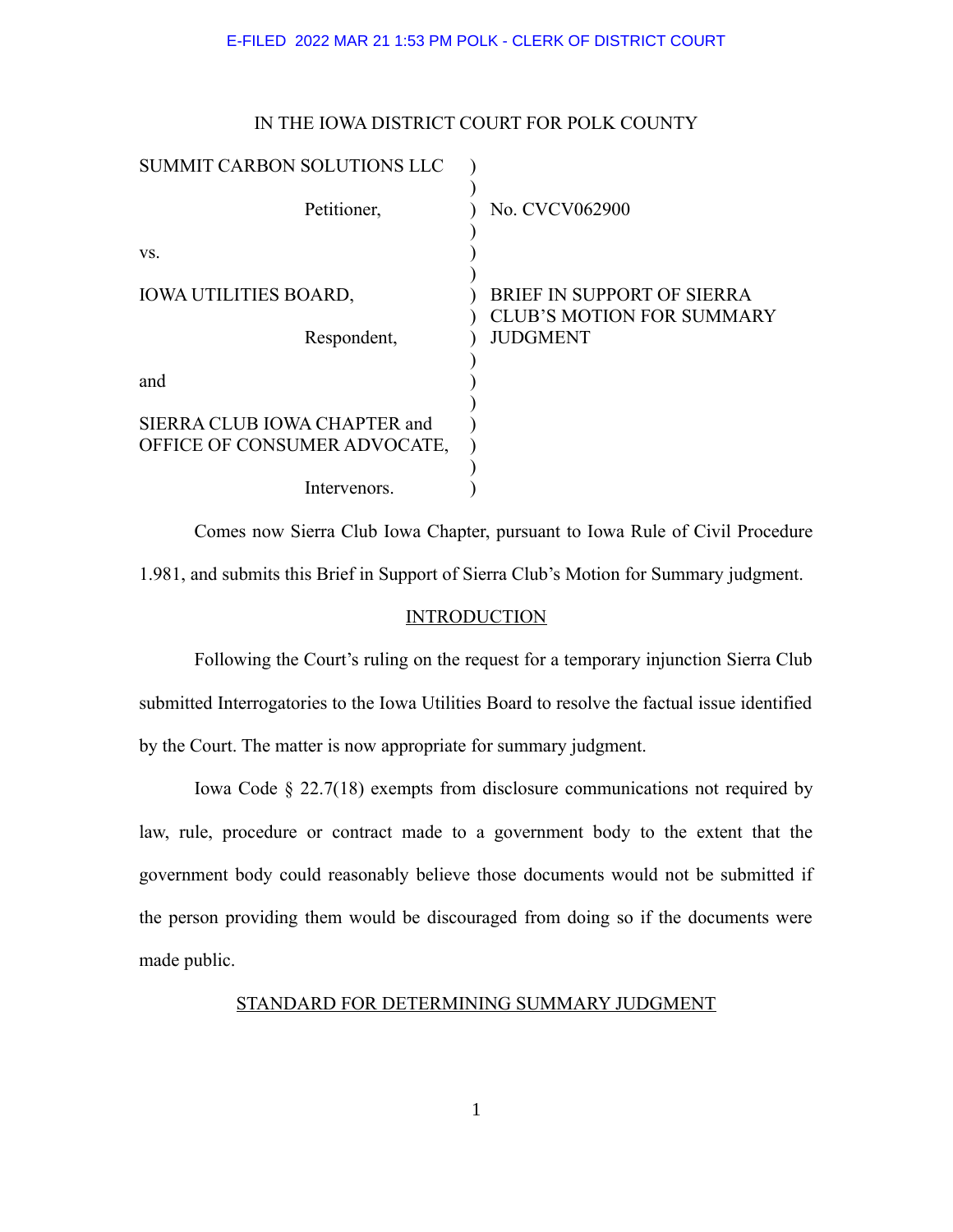Summary judgment "shall be rendered forthwith if the pleadings, depositions, answers to interrogatories, and admissions on file, together with the affidavits, if any, show that there is no genuine issue as to any material fact and that the moving party is entitled to a judgment as a matter of law." Iowa Rule of Civil Procedure 1.981(3). An issue is genuine only if a reasonable fact-finder would render judgment for the nonmoving party. *Cannon v. Bodensteiner Implement Co.,* 903 N.W/2d 322 (Iowa 2017). Summary judgment is appropriate if the non-moving party cannot generate a prima facie case. *Susie v. Family Health Care*, 942 N.W.2d 333 (Iowa 2020). The non-moving party must set forth specific facts showing a genuine factual issue. *Peak v. Adams*, 799 N.W.2d 535 (Iowa 2011).

# ARGUMENT

The Court's ruling on Summit's request for a temporary injunction made it clear that the only issue in this case is whether the Iowa Utilities Board (IUB or Board) has a procedure requiring entities petitioning for a permit to submit to the Board a list of affected landowners. In order to resolve that factual issue, Sierra Club served 3 Interrogatories on the Board. The Interrogatories and the Answers are included in the Appendix filed with this Brief (App. p. ).

Interrogatory No. 1 asked if the Board contended that it has not had a procedure prior to December 16, 2021, of requiring applicants for permits to submit lists of landowners affected by the applicant's project. The Board's Answer was that the Board was not contending that it did not have such a procedure. The Board would be the logical entity to know if it had a procedure requiring submission of landowner lists. Since the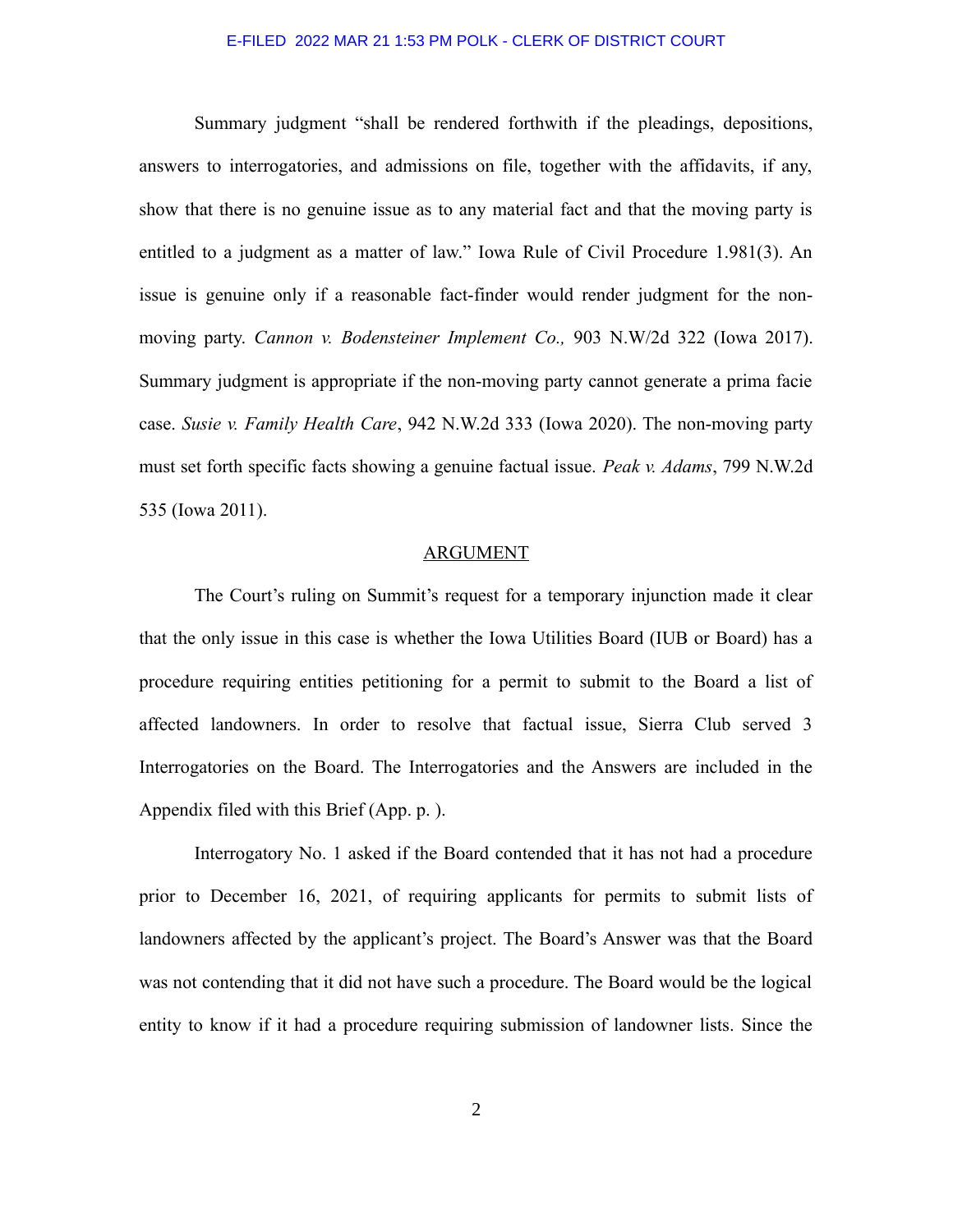Board is not contending that it did not have a procedure, that means that it did have a procedure requiring submission of the landowner lists.

Interrogatory No. 2 asked the Board to provide specific information describing its procedure of requiring landowner lists to be submitted and to identify specific cases where that procedure was followed. The Board responded that it "began the routine practice of requesting a list or map identifying individuals provided notice of an informational meeting in June of 2019."

The Answer to Interrogatory No. 2 further sets forth the numerous specific cases in which landowner lists were provided to the Board pursuant to the routine procedure referred to in the Answer. This information clearly shows more than sporadic or random incidences of applicants voluntarily submitting landowner lists to the Board. Thus, the facts prove that the exemption in Iowa Code  $\S 22.7(18)$  does not apply in this case.

This fact is also confirmed by the statement in an Order issued by the Board on December 16, 2021 (App. p. ), wherein the Board said, "The landowner mailing list is an important document that allows the Board to determine whether there are conflicts of interest with the proposed pipeline and whether proper notice has been provided to landowners in the corridor. The Board therefore requires pipeline companies to file a mailing list for each county where the pipeline is proposed to be located." The Board, therefore, explained why the landowner list is important and why the Board has required the list to be provided to the Board.

Finally, it is important to note that in the Court's Order on the temporary injunction, the Court recited that the Board's attorney said "such lists had always been